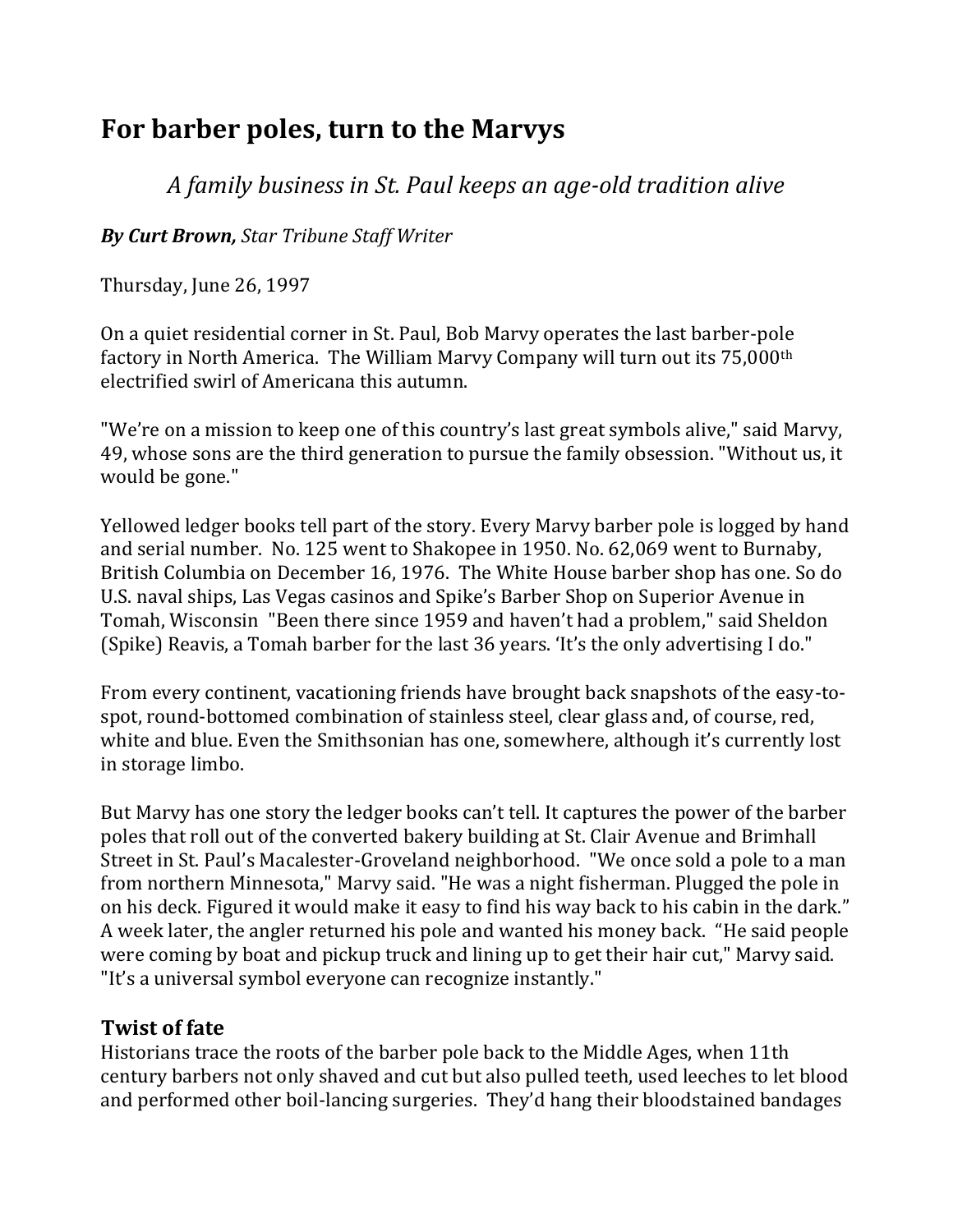outside to dry, twisting diagonally in the wind. U.S. patriotism accounted for the blue stripe several centuries later. And for the next couple hundred years, barber poles – ranging from hand-striped stovepipe sections to painted wooden staffs – were just another trade symbol on Main Street, business symbols that increasingly have given way to neon signs and plastic marquees.

Pharmacists were known for their mortar and pestle. Pawn shops had those three gold balls. Tobacco shops, never the most politically correct places, featured wooden Indians out front.

But Bob Marvy and two of his three sons, Scott and Dan, won't let the barber pole slip into trade-symbol oblivion.

Fact is, barber pole sales -- eight models ranging from \$300 to \$800 each – make up only about twenty-five percent of the family business. More than half of the company's revenue comes from selling sanitizing supplies to beauty and barber supply companies. The balance of the business comes from selling grooming supplies to the nation's prisons, hospitals and country clubs.

#### **Thanks, Ringo**

The Marvys credit the Beatles for their diversification. The long-hair rebellion of the '60s spelled doom for the crew-cut barber shops that punctuated every commercial strip in the country.

When Bob's father, William Marvy, devised his first rustproof, shatterproof pole in his basement on New Year's Day in 1950, 112,000 American barber shops were charging about a buck for weekly razor cuts and shaves. Half a century later, there are fewer than 30,000 barber shops left. So Marvy has changed with the times. Some poles spin the words "Hair Stylist" on their inner cylinders. They even manufacture poles with pink poodles for pet-grooming salons.

#### **Nation's last barber-pole maker is keeping up with the times**

"We sold 5,100 poles in 1967," Marvy said. "That's 100 a week with more than a dozen men working night and day." The 50,000th pole, a commemorative gold-plated surprise from the workers to the boss, has hung high on a wall in the back of the shop since that record year of '67.

Within 25 years of that peak, though, Marvy barber-pole sales plummeted about 90 percent to the record low of 487 in 1991. But with 600 poles ordered this year, sales are expected to climb slightly for the fifth straight year. And Marvy has just updated the computer system, recently bought the neighboring building and remodeled it into state-of-the-art office space.